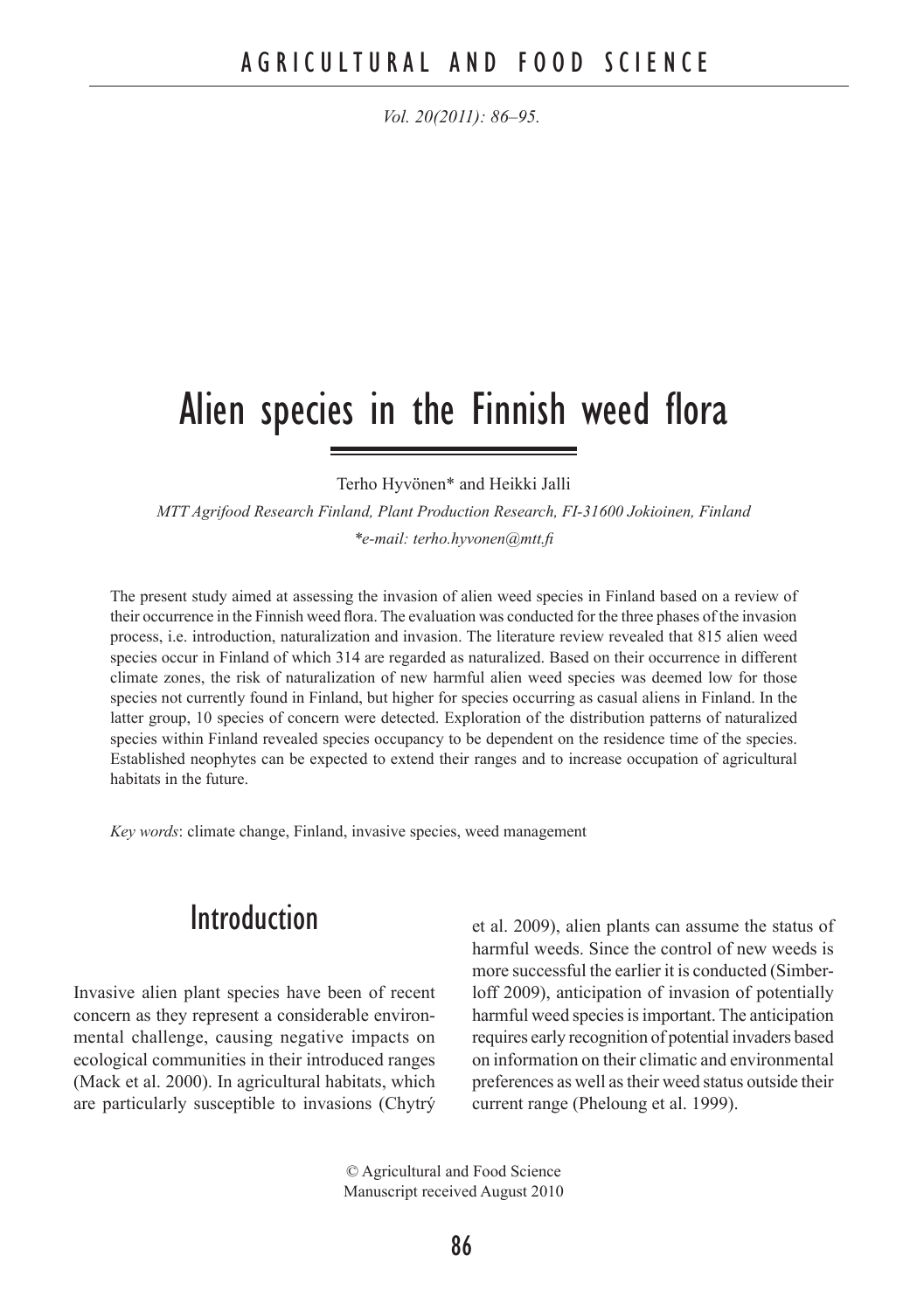The process of invasion of an alien species can be divided into three phases (see Richardson et al. 2000 for terminology): introduction (transportation by humans across a major geographical barrier), naturalization (surmounting the abiotic and biotic barriers regulating regular reproduction) and invasion (producing reproductive offspring in areas distant from sites of introduction). Different factors limit the distribution or abundance of species during the different phases of invasion. For introduction, the transportation of propagules, i.e. propagule pressure (Lockwood et al. 2005, Colautti et al. 2006) is a major issue. Naturalization is primarily controlled by climatic factors, suggested by decline in species richness of alien plants with increasing latitude (Sax 2001, Pyšek and Richardson 2006). For invasion, factors related to habitat such as habitat availability (Pyšek et al. 2005, Chytrý et al. 2009, Jauni and Hyvönen 2010), disturbance regime (Hobbs and Huenneke 1992, Kiss and Béres, 2006), resource availability (Davis et al. 2000) and residence time (Pyšek and Jarošík 2005, Williamson et al. 2009), as well as the characteristics of the species (e.g. Thompson et al. 1995, Pyšek and Richardson 2007), are of importance. A comprehensive evaluation of the risk of invasion should include consideration of the species representing each of the three phases of invasion and the factors controlling them.

Regarding weed invasions in northern regions, climate change is of major concern. In general, the relationship between climate change and alien plant invasions is complex and the impact is difficult to predict (Dukes and Mooney 1999, Vilá et al. 2007, Hellmann et al. 2008, Walther et al. 2009, Bradley et al. 2010). Climate change in Finland can be assumed to encourage invasions of weed species into agricultural habitats for several reasons. Firstly, climatic factors have been shown to be the major factor limiting plant species richness in Fennoscandia (Grytnes et al. 1999) and arable weed species richness in European climate gradient (Glemnitz et al. 2006). As a result, several noxious weed species (Schroeder et al. 1993) are currently missing from Finland. Secondly, climate change is predicted to alter the distribution patterns by allowing plant species to broaden their distribution areas (Sætersdal et al. 1998, Milberg and Andersson 2006). Thirdly, climate change is predicted to extend the growing season and change the structure of crop production (Peltonen-Sainio et al. 2009), thus affecting the invasibility (see Rejmánek et al. 2005) of arable habitats to different species. Taken together these changes can be expected to affect all phases of the species invasion process.

The present study aimed at examining the invasion of alien agricultural weed species in Finland by reviewing the occurrence and distribution of European weed species in Finland. The species occurrence (established or casual) in Finland was used as a measure of the success of introduction. The risk of naturalization of the species in Finland was studied by exploring the distribution and weed status of non-naturalized species, i.e. species currently not found in Finland as well as casual aliens, in different European climate zones. The risk of invasion was evaluated by exploring the distribution patterns of naturalized species found in Finland as well as the invasiveness and the habitat preference of all species found in Finland. The study provides new information on the distribution of alien plant species and the risk of invasion in Finland, which have been limited to date (see however Jauni and Hyvönen 2010).

## Material and methods

#### Weed flora of Europe

The species composition of the European weed flora was defined based on the species lists provided by Häfliger & Hildemar (1980 and 1981), Häfliger et al. (1982), Williams (1982), Hanf (1983) and Williams & Hunyadi (1987). As a result, a list of 2412 species or taxa was composed. After exclusion of the subspecies and species defined at genus level only, the number of species was reduced to 2220 (see Table 1).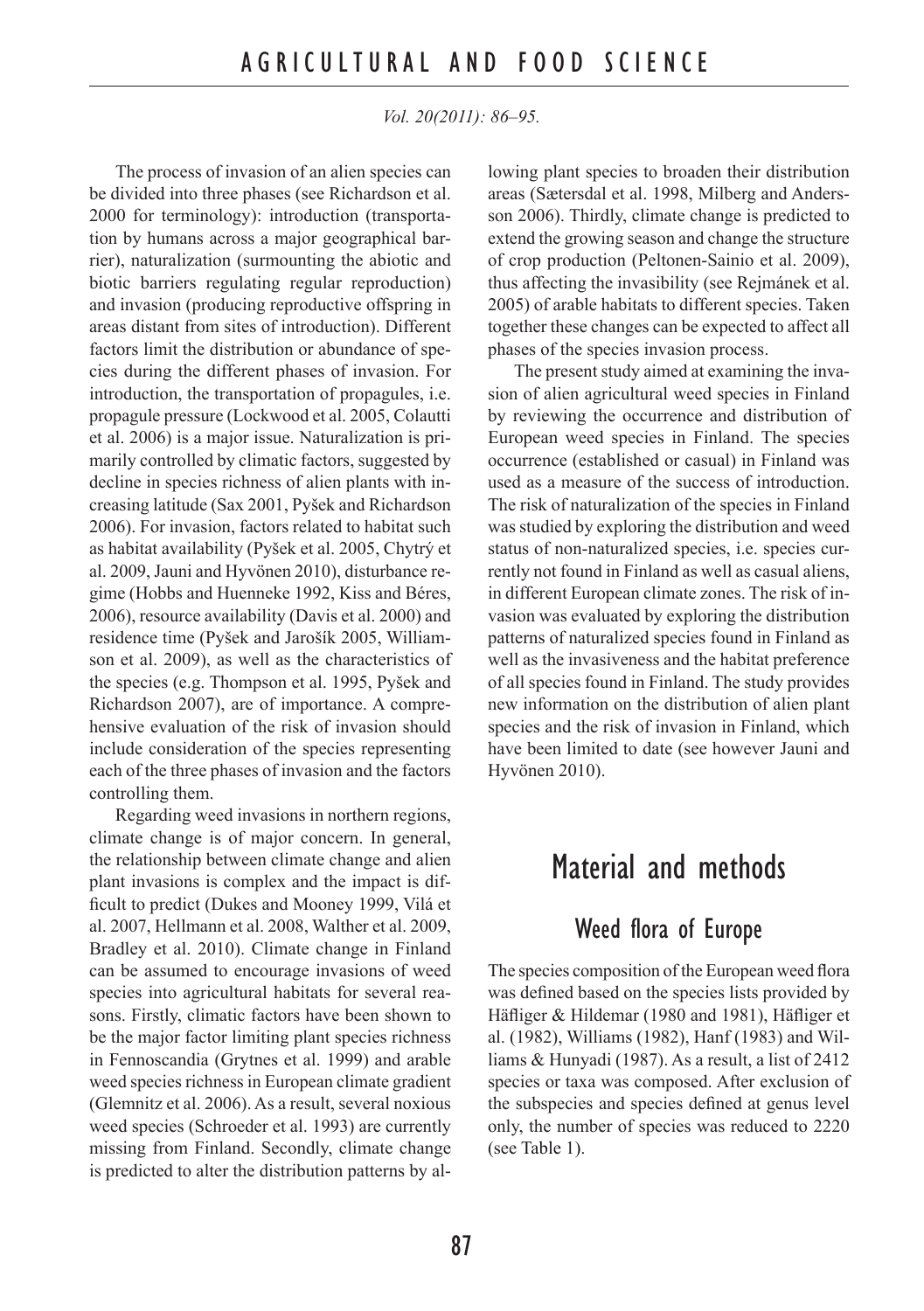#### *Hyvönen, T. and Jalli, H. Alien weeds in Finland*

| Importance as a<br>weed <sup>a</sup> | Weed species of Europe |                          |                                 |        |       |                |      |  |  |
|--------------------------------------|------------------------|--------------------------|---------------------------------|--------|-------|----------------|------|--|--|
|                                      |                        | Species found in Finland | Species not found<br>in Finland | Total  |       |                |      |  |  |
|                                      | Alien                  |                          |                                 | Native | Total |                |      |  |  |
|                                      | Archaeophyte           | Established<br>neophyte  | Casual<br>neophyte              |        |       |                |      |  |  |
| 1                                    | 19                     | 35                       | 163                             | 125    | 342   | 498            | 840  |  |  |
| $\overline{c}$                       | 47                     | 48                       | 173                             | 123    | 391   | 299            | 690  |  |  |
| 3                                    | 77                     | 55                       | 114                             | 90     | 336   | 98             | 434  |  |  |
| 4                                    | 24                     | 5                        | 10                              | 7      | 46    | $\overline{4}$ | 50   |  |  |
| No information                       | 2                      | 2                        | 41                              | 5      | 50    | 156            | 206  |  |  |
| Total                                | 169                    | 145                      | 501                             | 350    | 1165  | 1055           | 2220 |  |  |

Table 1. Number of weed species found in Europe and Finland classified according to their residence time and weed importance status.

a 1: Of no importance as a weed; 2: Only of minor importance; 3: Only important in a few situations, although it may be widespread as a minor weed species; 4: An important competitive weed occurring in many crops and many situations (Williams 1982, Williams and Hunyadi 1987).

### Species found in Finland

The occurrence (presence or absence) and the alien status (alien or native) of the 2220 weed species in Finland were explored with the aid of information provided in the Field Flora of Finland (Hämet-Ahti et al. 1998) and the atlas of Finnish vascular plants (Lampinen and Lahti 2009**).** 

The same data sources were used for exploring the taxonomy, distribution, residence time and habitat preference of the species classified as aliens in Finland (815 species, see Table 1). The occurrence (i.e. presence or absence) and residence status (i.e. native (native to Finland), archaeophyte (introduced before 17th century), established neophyte (introduced after 17th century) and casual neophyte) of the species in the 20 biogeographical provinces of Finland (e.g. Hämet-Ahti et al. 1998) were recorded (see Fig. 1). The distribution patterns among archaeophytes, established neophytes and casual neophytes were examined by correlating (Pearson correlation coefficient) the number of biogeographical provinces occupied by the species of each species group. Following the definition of Hämet-Ahti et al. (1998), species introduced into Finland before the early  $17<sup>th</sup>$  century were classified as archaeophytes and after that date as neophytes. Habitats were allocated to seven categories (1. agricultural, 2. ruderal, 3. gardens, 4. shores and ditches, 5. rocky or sandy dry habitats, 6. forests and 7. bogs, mires and fens) for which species occurrences were recorded. The information on habitat preference was not available for the species found in the atlas of Finnish vascular plants (303 species) only.

The information on the origin (European or extra-European) of the species was obtained from Hämet-Ahti et al. (1998) and DAISIE (2009), and the invasiveness of the species in Northern Europe in NOBANIS (2009). In the examination of invasiveness, a record was made of the numbers of species classified as 'invasive' in Finland and other countries in the NOBANIS database.

### Species not found in Finland

The information on the distribution of the species in European countries or regions (presence or absence)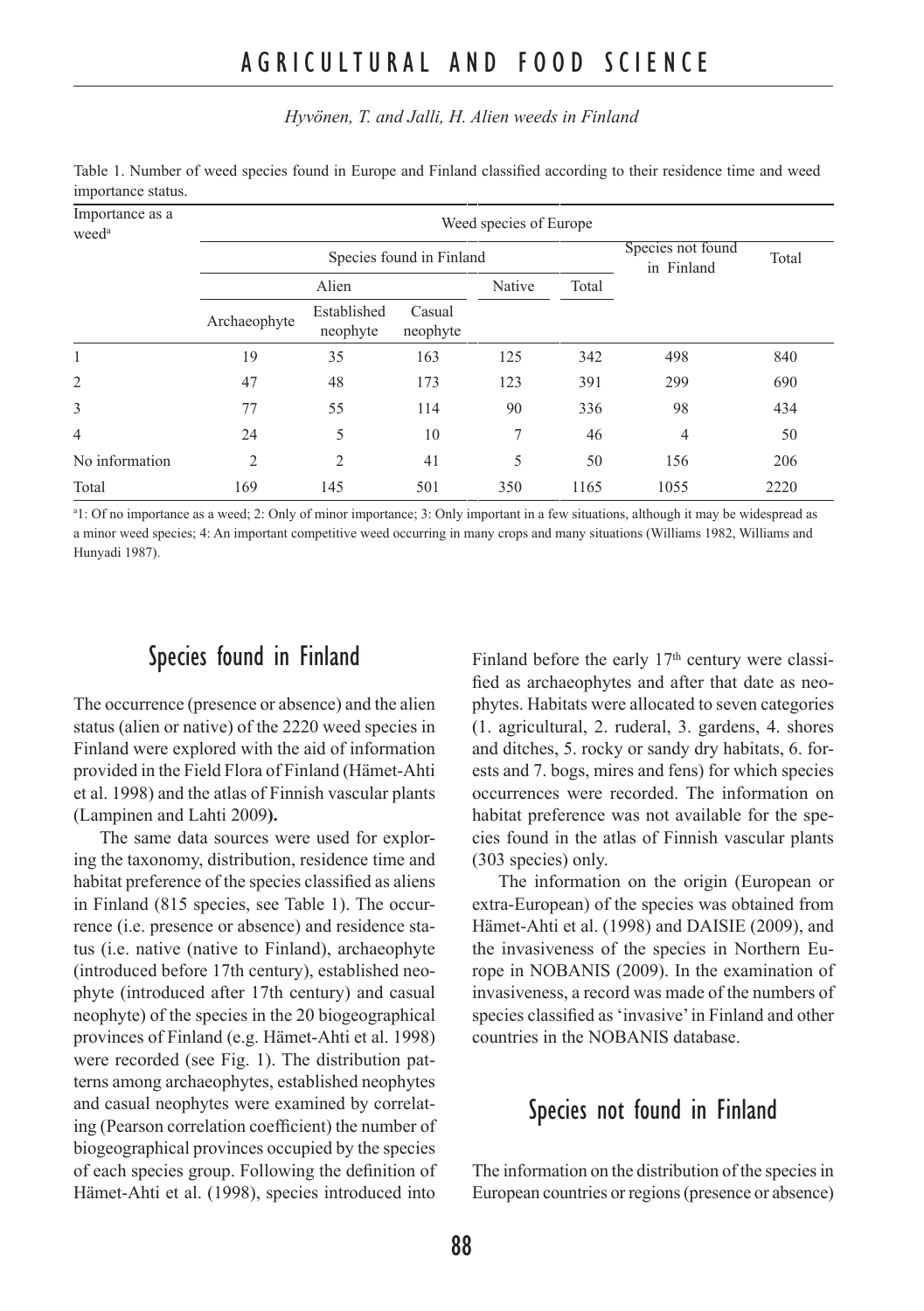

*Vol. 20(2011): 86–95.*

Norway, northern Britain, Ireland and Iceland), 2) Central Europe (Denmark, northern Germany, Netherlands, Belgium, southern Britain and northern France) and 3) Southern Europe (Austria, southern France, southern Germany, Italy, Portugal, Russia, Spain and Switzerland).

The information on the importance as a weed species provided by Williams (1982) and Williams and Hunyadi (1987) was used to define the weed status of the species in the three climate zones. The species were classified as: 1: Of no importance as a weed, 2: Only of minor importance, 3: Only important in a few situations, although possibly widespread as a minor weed species and 4: An important weed occurring in many crops and many situations. The invasiveness of the species was defined by NOBANIS-databases, as above.

## **Results**

### Species found in Finland

The literature review revealed the total number of weed species in Europe to be 2220 (Table 1), of which 1165 (52.5%) were found in Finland. The majority of the species (815 species equating with 36.7% of all European species) found in Finland were aliens, of which 314 can be regarded as naturalized, i.e. they belong to the archaeophytes or naturalized neophytes (see Appendix in Supplementary material).

The alien weed species found in Finland represented 69 families and 375 genera (Table 2). The most species rich families were the Asteraceae (104 species), Poaceae (93), Fabaceae (76) and Brassicaceae (71). The most species rich families were much the same among the three alien species groups. However, the Poaceae and Fabaceae had slightly greater shares in casual neophytes compared with the other groups (Table 2). The majority of the species were of European origin, the share being highest (98.2%) in archaeophytes. Archaeophytes also preferred agricultural habitats

Fig. 1. Distribution of the 815 alien weed species found in Finland (see Table 1) in three categories representing different residence times by biogeographical provinces of Finland. Key for the provinces: A=Ahvenanmaa, V=Varsinais-Suomi, U=Uusimaa, EK=Etelä-Karjala, St=Satakunta, EH=Etelä-Häme, ES=Etelä-Savo, LK=Laatokan Karjala, EP=Etelä-Pohjanmaa, PH=Pohjois-Häme, PS=Pohjois-Savo, PK=Pohjois-Karjala, KP=Keski-Pohjanmaa, Kn=Kainuu, OP=Oulun Pohjanmaa, PeP=Perä-Pohjanmaa, Ks=Koillismaa, KiL=Kittilän Lappi, SoL=Sompion Lappi, EnL=Enontekiön Lappi and InL=Inarin Lappi.

was obtained from Häfliger and Hildemar (1980 and 1981), Häfliger et al. (1982), Williams (1982) and Williams and Hunyadi (1987). Since the spatial accuracy of the information on the occurrence of the species varied among data sources, the information was combined at the level of three climate zones as follows: 1) Northern Europe (Finland, Sweden,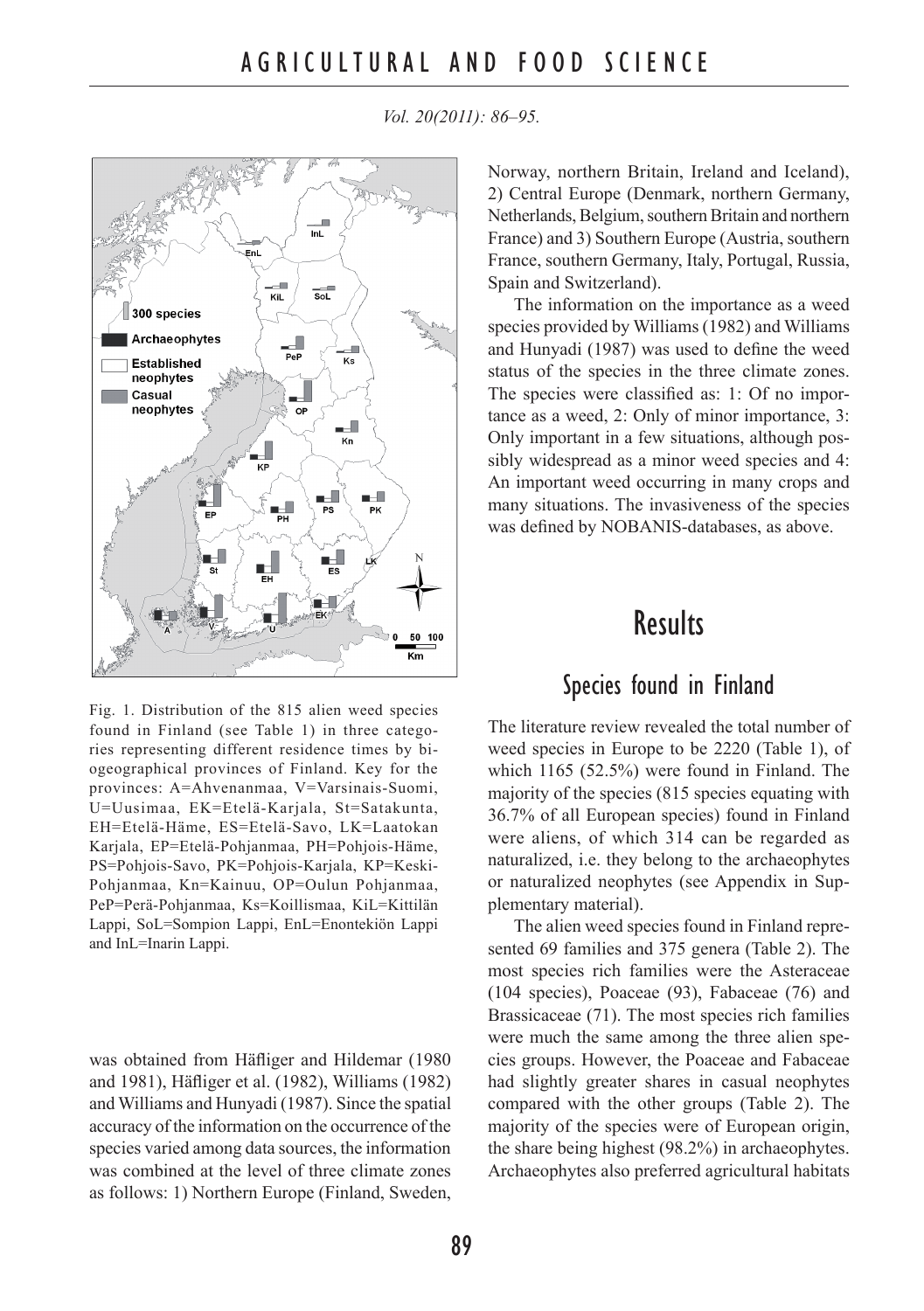### A G R I C U L T U R A L A N D F O O D S C I E N C E

#### *Hyvönen, T. and Jalli, H. Alien weeds in Finland*

|                             | Archaeophytes | Established neophytes | Casual neophytes | Total      |
|-----------------------------|---------------|-----------------------|------------------|------------|
| Taxonomy                    |               |                       |                  |            |
| Number of species           | 169           | 145                   | 501              | 815        |
| Number of genera            | 113           | 107                   | 279              | 375        |
| Number of families          | 33            | 35                    | 58               | 69         |
| Most important families     |               |                       |                  |            |
| Asteraceae                  | 20(11.8)      | 19(13.1)              | 65(13.0)         | 104(12.8)  |
| Poaceae                     | 15(8.9)       | 15(10.3)              | 63(12.6)         | 93 (11.4)  |
| Fabaceae                    | 9(5.3)        | 12(8.3)               | 55 $(11.0)$      | 76 (9.3)   |
| <b>Brassicaceae</b>         | 15(8.9)       | 16(11.0)              | 39(7.8)          | 71(8.7)    |
| Lamiaceae                   | 10(5.9)       | 9(6.2)                | 22(4.4)          | 41 $(5.0)$ |
| Scrophulariaceae            | 12(7.1)       | 8(5.5)                | 16(3.2)          | 36(4.4)    |
| Caryophyllaceae             | 8(4.7)        | 7(4.8)                | 20(4.0)          | 35(4.3)    |
| Apiaceae                    | 5(3.0)        | 3(2.1)                | 22(4.4)          | 30(3.7)    |
| Chenopodiaceae              | 7(4.1)        | 3(2.1)                | 18(3.6)          | 28(3.4)    |
| Boraginacceae               | 7(4.1)        | 5(3.5)                | 10(2.0)          | 22(2.7)    |
| Cichoriaceae                | 6(3.6)        | 4(2.8)                | 12(2.4)          | 22(2.7)    |
| Polygonaceae                | 7(4.1)        | 3(2.1)                | 11(2.2)          | 21(2.6)    |
| Ranunculaceae               | 5(3.0)        | 3(2.1)                | 13(2.6)          | 21(2.6)    |
| Origin                      |               |                       |                  |            |
| European                    | 166 (98.2)    | 131(90.3)             | 447 (89.2)       | 744 (91.3) |
| Extra-European              | 3(1.8)        | 14(9.7)               | 54(10.8)         | 71(8.7)    |
| Invasiveness                |               |                       |                  |            |
| NOBANIS <sup>1)</sup>       | 12(2)         | 56(25)                | 32(5)            | 100(32)    |
| Habitat <sup>2</sup>        |               |                       |                  |            |
| Agricultural                | 147(87.0)     | 56 (38.6)             | 46(23.2)         | 249 (25.8) |
| Ruderal                     | 127(75.1)     | 126 (86.9)            | 169(85.4)        | 422 (43.7) |
| Gardens                     | 39(23.1)      | 41 $(28.3)$           | 81 (40.9)        | 161(16.7)  |
| Shores, ditches             | 29(17.2)      | 30(20.7)              | 3(1.5)           | 62(6.4)    |
| Rocky or sandy dry habitats | 24(14.2)      | 11(7.6)               |                  | 35(11.1)   |
| Forests                     | 20(11.8)      | 14(9.7)               |                  | 35(11.1)   |
| Bogs, mires, fens           | 2(1.2)        |                       |                  | 2(0.6)     |

Table 2. Taxonomy, origin, invasiveness and habitat preference of the alien weed species found in Finland in three categories representing different residence times in Finland.

<sup>1)</sup>The number of species classified as 'invasive' in the NOBANIS database (NOBANIS 2009). The number of species classified as 'invasive' in Finland in parentheses.

2)Data available only for 198 casual neophyte species.

more than did the established or casual neophytes (Table 2).

The share of species belonging to the category of highest importance as weeds was greater in archaeophytes (14.2%) than in established (3.5%) or casual neophytes (2.0%) (Table 1). The species belonging to the category of highest importance as a weed included ten casual neophytes (*Amaranthus retroflexus* L., *Anagallis arvensis* L., *Avena sterilis* L., *Chrysanthemum segetum* L., *Cynodon dactylon* (L.) Pers., *Datura stramonium* L., *Digitaria sanguinalis* (L.) Scop., *Echinochloa crus-galli* (L.) P. Beauv., *Lolium temulentum* L. and *Papaver rhoeas* L.). All of the ten species belonged to the category of highest importance as a weed in the western climate zone of Europe, three species (*D. sanguinalis*, *E. crus-galli*, *P. rhoeas*) in the southern, one (*P. rhoeas*) in the central and none in northern climate zone of Europe. The share of invasive species based on the classification of the NOBANIS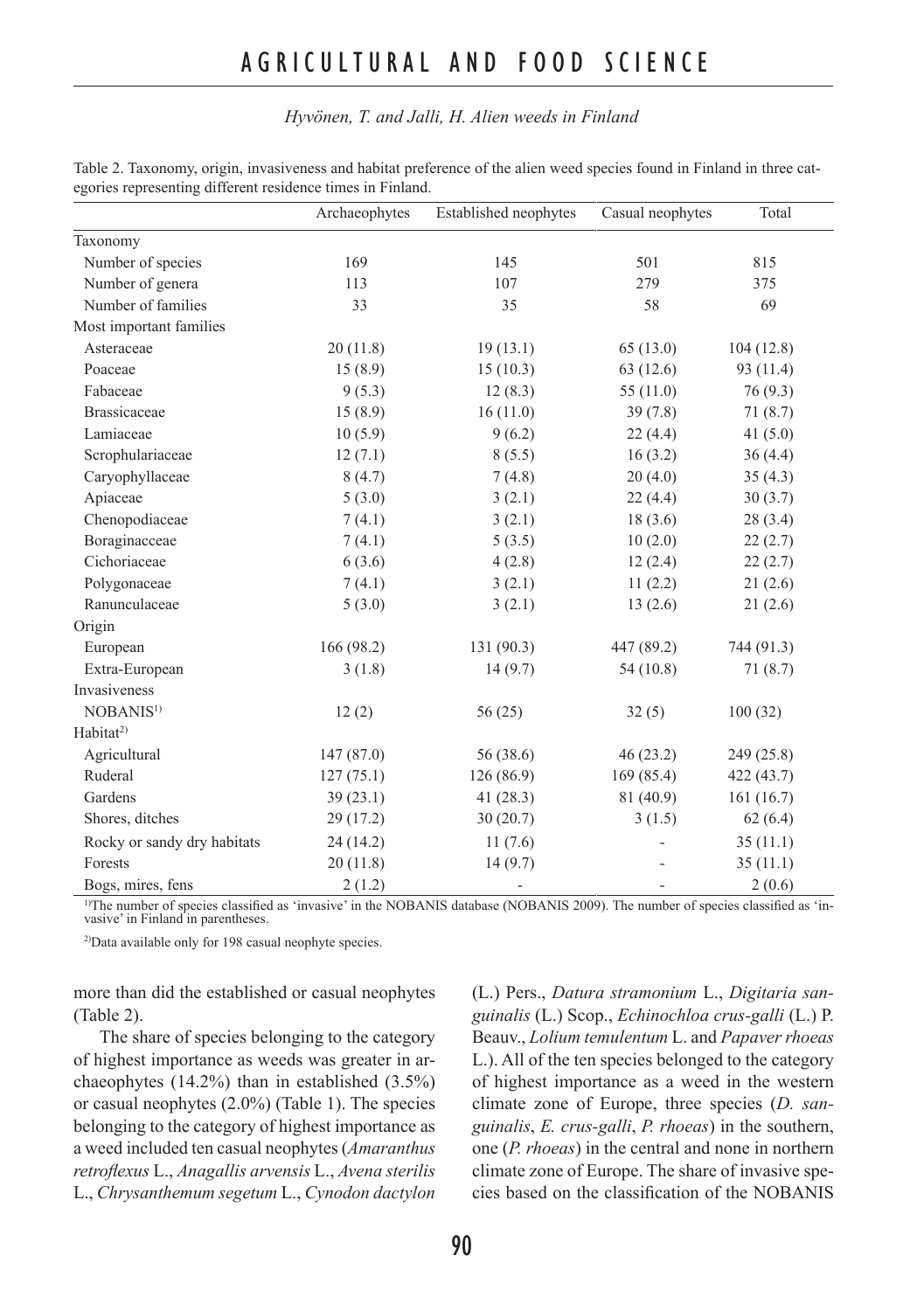database was the greatest (38.6%) for established neophytes (Table 2).

The number of species found in biogeographical provinces of Finland varied considerably (Fig. 1). In general, the number of species was higher in southern than in northern Finland. The highest numbers of archaeophytes were found in the provinces of Varsinais-Suomi and Ahvenanmaa, whereas Uusimaa province harboured the highest numbers of established and casual neophytes, 117 and 420, respectively. The number of casual neophytes was high also in the provinces situated in the coastal region (Fig. 1). The correlation among the number of biogeographical provinces occupied by species was higher between archaeophytes and established neophytes ( $r = 0.820$ ,  $p < 0.001$ ) than between archaeophytes and casual neophytes (r = 0.614,  $p < 0.01$ ) or between casual and established neophytes ( $r = 0.787$ ,  $p < 0.001$ ). Casual neophytes occupied fewer provinces than established neophytes or archaeophytes (Fig. 2).

### Species not found in Finland

Of the 2220 weed species of Europe, 1055 (47.5%) were not found in Finland (Table 1). Only four of the species belonged to the category of highest importance as a weed (Table 3), and they belonged to this category only in the western climate zone of Europe, i.e. in Spain and Portugal.

Thirteen of the species (*Ailanthus altissima*  (Mill.) Swingle*, Carpobrotus edulis* (L.) N.E.Br.*, Rhododendron ponticum* L.*, Barbarea intermedia* Boreau*, Cenchrus echinatus* L.*, Citrullus colocynthis* (L.) Schrad.*, Elodea nuttallii* (Planch.) H.St. John*, Euphorbia peplus* L.*, Lagarosiphon major*



Fig. 2. Number of biogeographical provinces occupied by alien weed species in three categories representing different residence times in Finland.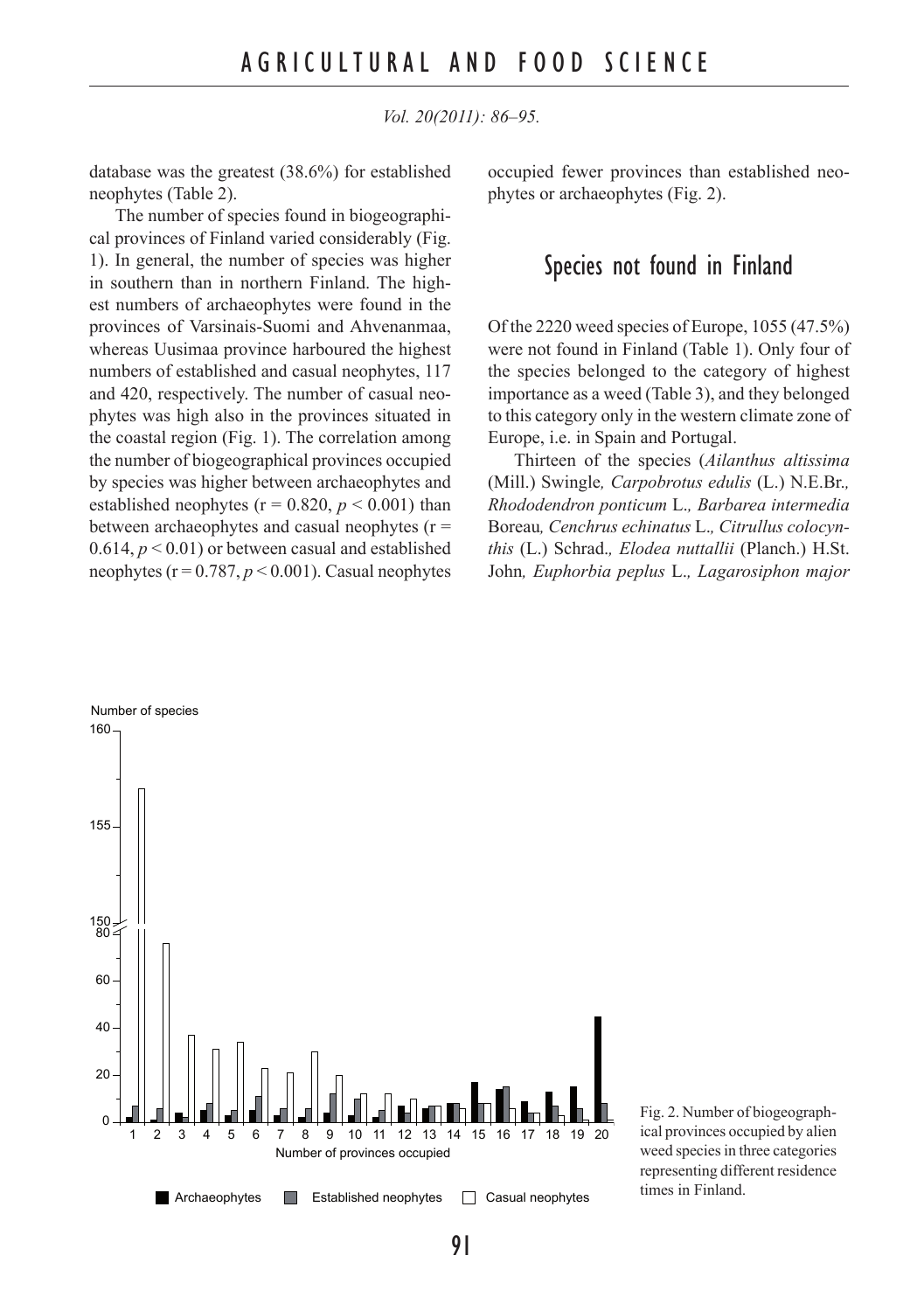#### *Hyvönen, T. and Jalli, H. Alien weeds in Finland*

| Importance as a weed <sup>a</sup> | Climate zone <sup>b</sup> |         |          |         |  |  |
|-----------------------------------|---------------------------|---------|----------|---------|--|--|
|                                   | Northern                  | Central | Southern | Western |  |  |
|                                   | 872                       | 869     | 820      | 599     |  |  |
| $\overline{c}$                    | 26                        | 23      | 60       | 225     |  |  |
| 3                                 |                           |         | 19       | 71      |  |  |
| 4                                 |                           |         |          |         |  |  |
| No information                    | 156                       | 156     | 156      | 156     |  |  |
| Most noxious species              |                           |         |          |         |  |  |
| Cyperus rotundus                  |                           |         |          | 4       |  |  |
| Cyperus esculentus                |                           |         |          |         |  |  |
| Eichornia crassipes               |                           |         |          |         |  |  |
| Diplotaxis catholica              |                           |         |          |         |  |  |

Table 3. Number of weed species 'not found in Finland' and the most noxious species by climate zones of Europe classified according to their weed importance status.

<sup>a</sup>1: Of no importance as a weed; 2: Only of minor importance; 3: Only important in a few situations, although it may be widespread as a minor weed species; 4: An important competitive weed occurring in many crops and many situations

<sup>b</sup>Northern: Finland, Sweden, Norway, N. Britain, Ireland, Iceland; Central: Denmark, N. Germany, Netherlands, Belgium, S. Britain, N.<br>France; Southern: S. Germany, Austria, Switzerland, Italy, S. France; Western: Spain, P

(Ridl.) Moss*, Lycium barbarum* L.*, Myriophyllum aquaticum* (Vell.) Verdc., *Nymphoides peltata*  (S.G.Gmel.) Kuntze*, Oxalis stricta* L.*, Samubucus nigra* L.) not found in Finland were regarded as invasive in the NOBANIS database. However, only three of them (*B. intermedia*, *L. barbarum* and *O. stricta*) are found in agricultural habitats according to information provided by NOBANIS and none belonged to the category of highest importance as a weed.

## **Discussion**

This study aimed at assessing the invasion of Finland by alien agricultural weed species. The evaluation was conducted for the three phases of the invasion process, i.e. introduction, naturalization and invasion.

The success of introduction of alien agricultural weeds into Finland was explored by reviewing the occurrence of European weeds found in Finland. The first phase in this assessment was definition of the weed flora of Europe, which resulted in the list of 2220 species. The species number can be regarded as high in comparison with the 768 species reported earlier by Glemnitz et al. (2006) or compared with those reported in national weed surveys, for example the 168 species from Finland (Salonen et al. 2001) and 224 species from Denmark (Andreasen and Stryhn 2008). The high number of weed species in the European weed flora was partly due to inclusion of plant species occupying habitats other than agricultural ones (see Table 2), in contrast to previous studies.

The number of alien weed species detected in the present study (815) can also be regarded as high compared with the above figures, even though the number is low compared with the recently updated number of 5789 alien plant species in Europe (Lambdon et al. 2008, Pyšek et al. 2009). The number of alien weed species found in Finland was enhanced by the inclusion of all observations on the species occurrence in the study, regardless of frequency of occurrence. The high share of casuals among the alien species found in Finland (501 out of 815 species) indicates that most of them were found in Finland only occasionally (see Lampinen and Lahti 2009). The finding suggests that the immigration of propagules (i.e. propagule pressure,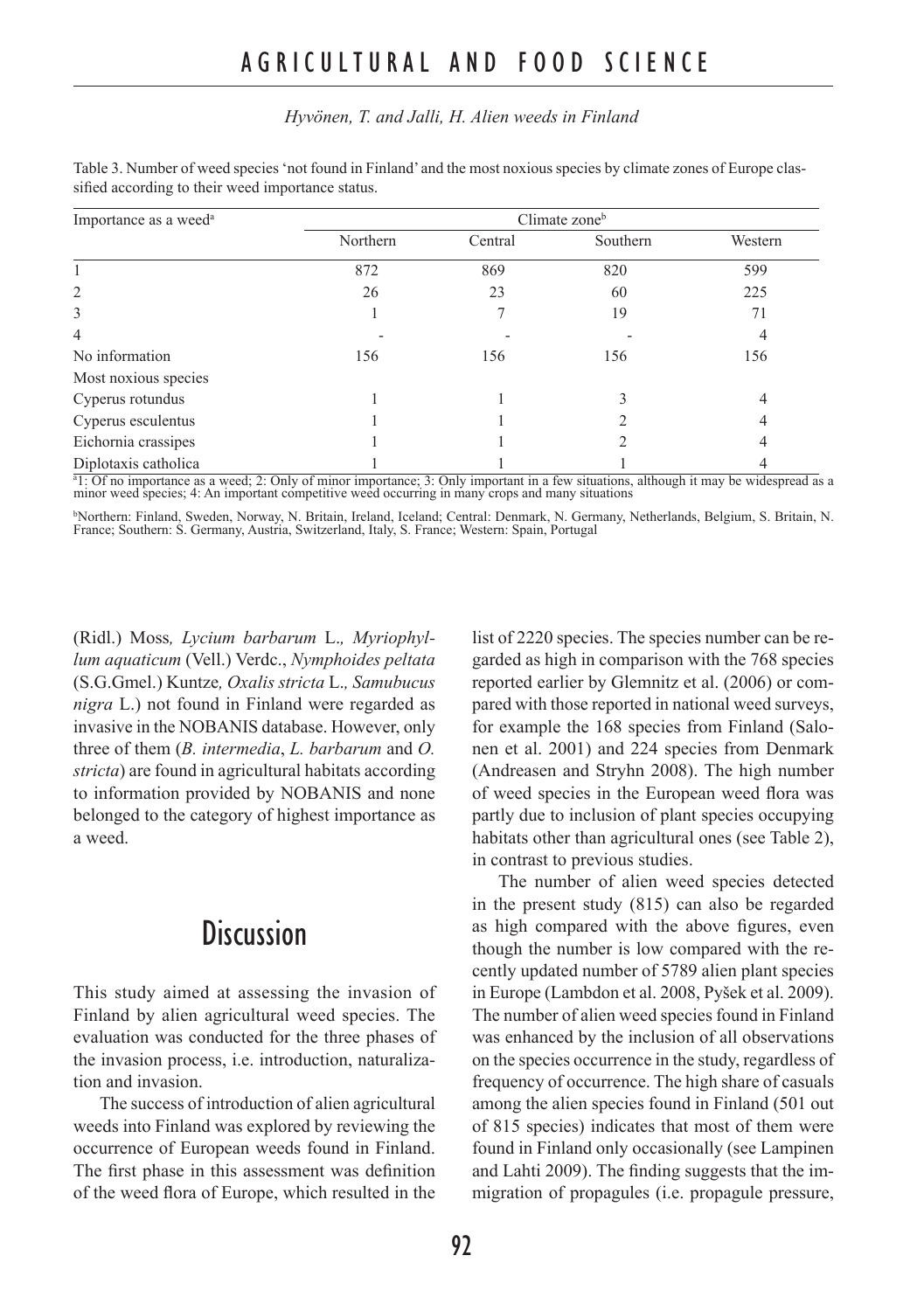see Lockwood et al. 2005) of alien weed species has been effective, but the circumstances for establishment of permanent populations (i.e. naturalization) have not been favourable for most alien weed species in Finland.

In some respects the characteristics of naturalized alien species found in Finland followed the European patterns. In comparison with European averages reported by Lambdon et al. (2008) and Pyšek et al. (2009), the alien weed flora of Finland included fewer naturalized aliens (38.5% vs. 65%) and fewer species of extra-European origin (8.7% vs. 49%) compared with European naturalized aliens. However, the most species-rich families (Asteraceae, Poaceae, Fabaceae and Brassicaceae), excluding the Rosaceae, and the most preferred habitats (ruderal and agricultural), were the same. The differences in the share of naturalized species of all alien species and the origin of the species can be regarded as an indication of a shorter invasion history of Finland compared with most other European countries (Lambdon et al. 2008). This suggests the pressure of naturalization of alien species in Finland will continue into the future.

Regarding naturalization of alien weed species, the major concerns are the aliens occurring as casuals in Finland and species not currently found in Finland. The literature review showed the total species number to be high, but the number of noxious weed species remained low in species groups, 10 and 4, respectively. Furthermore, the exploration of their occurrence in European climate zones revealed that only *Papaver rhoeas* belonged to the category of highest importance as a weed in the climate zone situated closest to Finland, i.e. Central Europe. These findings suggest that the risk of naturalization of the harmful alien agricultural weed species, in terms of species not found in Finland, can be regarded as minor but is greater for species occurring in Finland as casual aliens. However, the relatively old data sources used for the evaluation of species importance as a weed (Williams 1982, Williams and Hunyadi 1987) may underestimate the risk for some individual species such as *Ambrosia artemisiifolia* (Kiss and Béres 2006) and *Heracleum mantegazzianum* (Pyšek et al. 2007), which have become noxious invasive weeds in the Central Europe in recent decades. Williams (1982) and Williams and Hunyadi (1987) classified those species as 'only of minor importance as a weed'. Therefore, the use of updated databases such as DAISIE (2009) and NOBANIS (2009) is of importance in the evaluation of the risk of naturalization as well as of invasion.

Invasion, i.e. spread of species, was evaluated by exploring the distribution patterns of species within Finland. The exploration showed that the majority of the established alien species occur only in a limited range in Finland, the pattern found in ruderal plants at a smaller spatial scale earlier (Hanski 1982). The limitation in the range size might be for several reasons, such as dispersal limitation (Forcella 1985), the length of invasion history (Chytrý et al. 2009, Williamson et al. 2009), unsuitable climatic conditions (Grytnes et al. 1999) or the lack of preferred habitats (Essl et al. 2009). The higher number of alien weeds recorded in coastal regions compared with inland indicates the importance of invasion history along with a south-north climate gradient in our data. We found species occupancy and habitat preference of the species to be dependent on the residence time of the species. Recently, it was shown that it often takes at least 150 years for the maximum distribution to be reached by a naturalized alien plant species (Williamson et al. 2009) and archaeophytes and neophytes do not differ in their habitat preference (Chytrý et al. 2008). This suggests that at least archaeophytes, which by definition were introduced into Finland as early as before the early 17<sup>th</sup> century, have mostly already reached their final distribution and their preferred habitats in Finland. In contrast, established neophytes can be expected to extend their ranges even without major changes in the limiting factors and to increase the occupation of agricultural habitats in the future. Climate change may broaden the distribution areas of both species groups in the future (Walther et al. 2009).

Climate change has been of concern recently with regard to alien weed invasions in Finland. Climate change will initially affect the naturalization and invasion of alien weed species. The predicted changes in temperature (e.g. Jylhä et al. 2004) and the consequent extension of the grow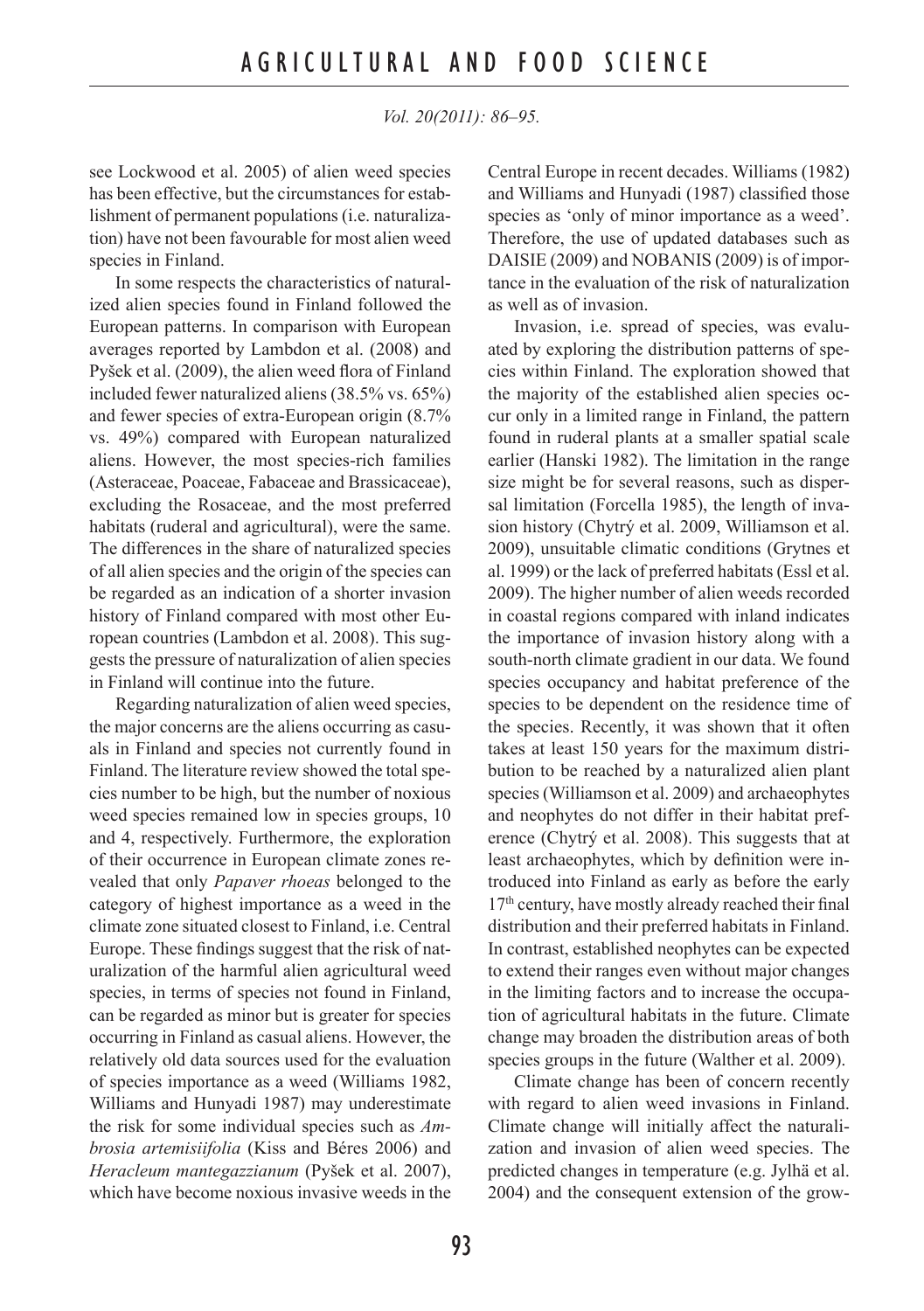*Hyvönen, T. and Jalli, H. Alien weeds in Finland*

ing season will affect positively the maintenance of the populations of many alien weeds (Patterson 1995), and thus enhance naturalization of alien weed species. In addition to direct climate impacts, alien weed invasion will be promoted by changes in crop production (Peltonen-Sainio et al. 2009). For example, habitat availability for several harmful casual aliens will be enhanced by an increase in the area of autumn-sown cereals (*Avena sterilis* and *Lolium temulentum*) and the introduction of maize cropping (e.g. *Amaranthus retroflexus*, *Cynodon dactylon*, *Digitaria sanguinalis* and *Echinochloa crus-galli*) (Schroeder et al. 1993, Pyšek et al. 2005). However, the distribution of some of the casual neophytes (e.g. *Anagallis arvensis* and *Papaver rhoeas*) will be limited by their preference for calcareous soils (e.g. Andreasen and Skovgaard 2009), which are limited in area in Finland. The approach used for the assessment of invasion in the present study provides only a general overview of the topic. More accurate predictions on the success of populations and the shifts in the distributions will require experiments and modelling approaches involving species-specific habitats and climate requirements (Bradley et al. 2010).

*Acknowledgements.*We are indebted for Raino Lampinen and Eeva Lehtonen for the producing the map, Miia Jauni and Jukka Salonen for the valuable comments on the manuscript, and the Academy of Finland (TH; the project number 122477), Ministry of Agriculture and Forestry and MTT Agrifood Research Finland for funding.

## References

- Andreasen, C. & Stryhn, H. 2008. Increasing weed flora in Danish arable fields and its importance for biodiversity. *Weed Research* 48:1–9.
- Andreasen, C. & Skovgaard, I.B.M. 2009. Crop and soil factors of importance for the distribution of plant species on arable fields in Denmark. *Agriculture, Ecosystems & Environment* 133: 61–67.
- Bradley, B.A., Blumenthal, D.M., Wilcove, D.S. & Ziska, L.H. 2010. Predicting plant invasions in an era of global change. *Trends in Ecology and Evolution* 25: 310–318.

Chytrý, M., Maskell, L., Pino, J., Pyšek, P., Vila, M., Font,

X. & Smart S. 2008. Habitat invasions by alien plants: a quantitative comparison between Mediterranean, subcontinental and oceanic regions of Europe. *Journal of Applied Ecology* 45: 448–458.

- Chytrý, M., Pyšek, P., Wild, J., Pino, J., Maskell, L.C. & Vilà, M. 2009. European map of alien plant invasions based on the quantitative assessment across habitats. *Diversity and Distributions* 15: 98–107.
- Colautti, R.I., Grigorovich, I. A. & MacIsaac, H.J., 2006. Propagule pressure: a null model for biological invasions. *Biological Invasions* 8: 1023–1037.
- DAISIE 2009. *Handbook of alien species in Europe*. Dordrecht: Springer. 399 p.
- Davis, M.A., Grime, P. & Thompson, K., 2000. Fluctuating resources in plant communities: a general theory of invasibility. *Journal of Ecology* 88: 528–534.
- Dukes, J.S. & Mooney, H.A. 1999. Does global change increase the success of biological invaders? *Trends in Ecology and Evolution* 14: 135–139.
- Essl, F., Dullinger, S. & Kleinbauer, I. 2009. Changes in the spatio-temporal patterns and habitat preferences of *Ambrosia artemisiifolia* during its invasion of Austria. *Preslia* 81: 119–133.
- Forcella, F. 1985. Final distribution is related to rate of spread in alien weeds. *Weed Research* 25:181–191.
- Glemnitz, M., Radics, L., Hoffmann, J. & Czimber, G. 2006. Weed species richness and species composition of different arable field types – A comparative analysis along a climate gradient from south to north Europe. *Journal of Plant Diseases and Protection, Sonderheft* XX: 577–586.
- Grytnes, J. A., Birks, H. J. B. & Peglar, S. M. 1999. Plant species richness in Fennoscandia: evaluating the relative importance of climate and history. *Nordic Journal of Botany* 19: 489–503.
- Hanski, I. 1982. Distributional ecology of anthropochorous plants in villages surrounded by forest. *Annales Botanici Fennici* 19: 1–15.
- Häfliger, E. & Hildemar, S. 1980. *Grass weeds 1. Weeds of the subfamily Panicoideae*. CIBA-GEIGY Ltd., Basle, Switzerland. 142 p.
- Häfliger, E. & Hildemar, S. 1981. *Grass weeds 2. Weeds of the subfamilies Chloridoideae, Pooideae, Oryzoideae*. CIBA-GEIGY Ltd., Basle, Switzerland. 137 p.
- Häfliger, E., Kühn, U., Hämet-Ahti, L., Cook, C.D.K., Faden, R. & Speta, F. 1982. *Monocot weeds 3. Monocot weeds excluding grasses*. CIBA-GEIGY Ltd., Basle, Switzerland. 132 p.
- Hämet-Ahti, L., Suominen, J., Ulvinen, T. & Uotila, P. (eds.) 1998. *Retkeilykasvio (Field Flora of Finland).* Finnish Museum of Natural History, Botanical Museum, Helsinki, Finland. 656 p. (In Finnish)
- Hanf, M. 1983. *The arable weeds of Europe with their seedlings and seeds*. BASF Aktiengeselleschaft, Ludwigshafen, Germany. 494 p.
- Hellmann, J.J., Byers, J.E., Bierwagen, B.G. & Dukes, J.S. 2008. Five potential consequences of climate change for invasive species*. Conservation Biology* 22: 534–543.
- Hobbs, R.J. & Huenneke, L.F., 1992. Disturbance, diversity, and invasion. Implications for conservation. *Conservation Biology* 6: 324–337.
- Jauni, M. & Hyvönen, T. 2010. Invasion level of alien plants in semi-natural agricultural habitats in boreal region. *Ag-*